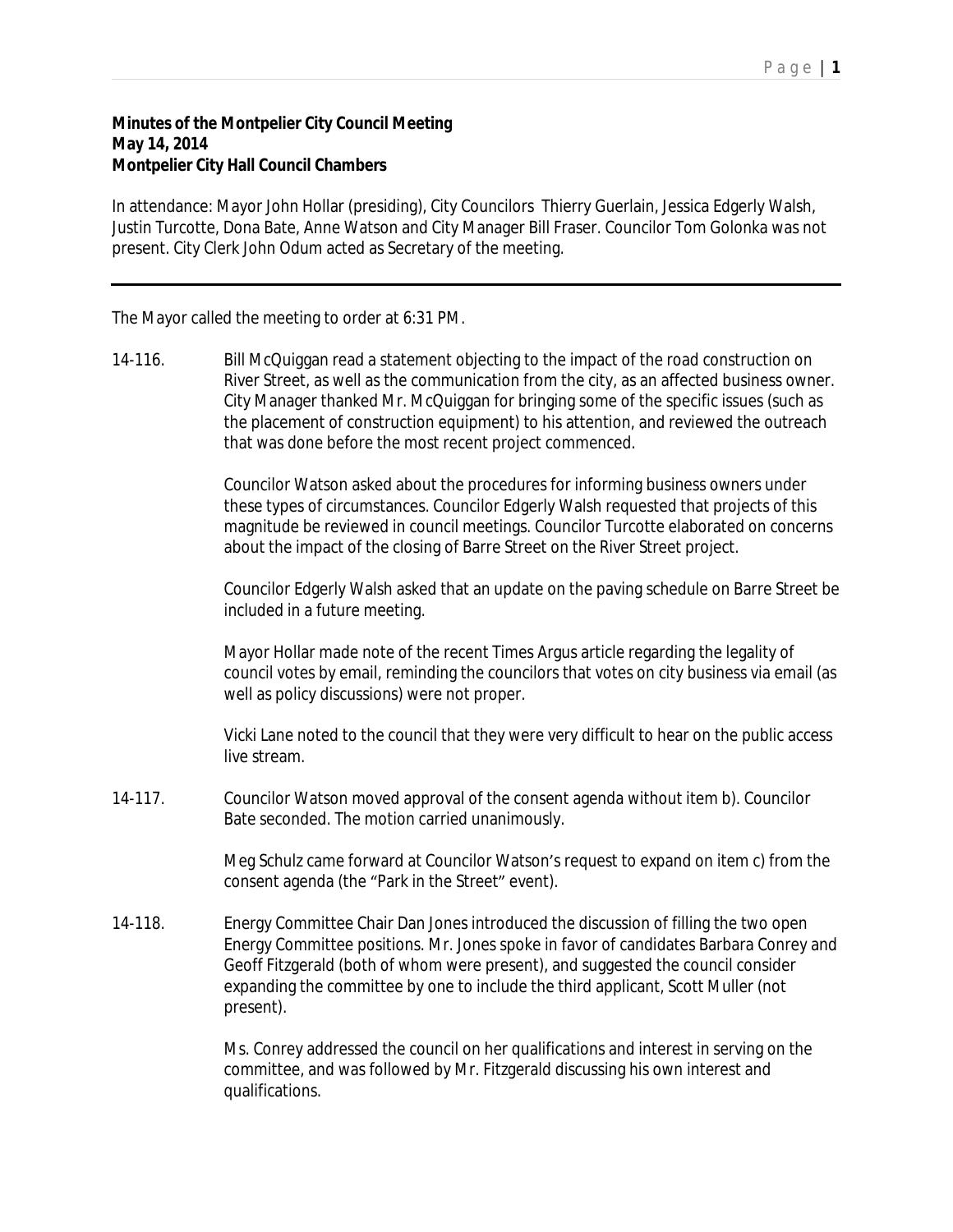Councilor Guerlain moved that Barbara Conrey, Geoff Fitzgerald and Scott Muller be appointed to the Energy Committee. Councilor Turcotte seconded. The motion carried unanimously at 6:56.

14-119. Polly Nichol of the Vermont Housing Conservation Board (VHCB) and the City's Housing Task Force gave a presentation to the council on the issue of affordable housing in Montpelier, contrasting trends in the city negatively against the goals of the two bodies. She discussed some of the policies that have been used elsewhere to encourage affordable housing.

> Fire Chief Gowans responded to Councilor Watson's questions about the sprinkler ordinance in the context of accessory apartments. He expressed his view that the sprinkler ordinance was not an impediment to construction of housing.

Councilor Guerlain asked Ms. Nichol where older residents were moving when they left the city. Ms. Nichol did not have data on that question. Mr. Guerlain went on to ask about specific numbers of units in the city.

A discussion of general perceptions on the city's openness to development followed.

14-120. Jesse Jacobs of Montpelier Property Management, and PJ McHenry from ArtsRIOT briefed the council regarding a Food Truck Stop pilot event for Montpelier, modeled after the ones ArtsRIOT puts on in Burlington to great success. Councilors as well as the Mayor had questions about the choice of location. Councilor Edgerly Walsh also had questions about the impacts on local restaurants.

> Councilor Turcotte asked Mr. McHenry to review the logistics of the event and offer his projections of possible participation and attendance. Councilor Bate expressed concerns about the impact on parking, and the subsequent impact on local businesses. Mr. Jacobs took a moment to discuss the event's financing.

Councilor Guerlain moved the Council approve the use of the Jacobs lot for the Food Truck Stop pilot event as proposed, to include review and approval from public safety authorities, as well as signage indicating the lots closure. Councilor Edgerly Walsh seconded. The motion carried unanimously at 7:53.

14-121. The Mayor initiated the first reading/public hearing for amendments to the Downtown Improvement District (DID) Ordinance at 7:54. The City Manager reviewed the proposal.

> Councilor Edgerly Walsh suggested an adjustment requiring a publicly warned hearing/review for DID expenditures proposed by any privately contracted or designated agent. Mayor Hollar suggested adding a subsection to that effect, and expanding it to include a hearing requirement for any expenditure at Councilor Bate's suggestion.

The Mayor also noted a technical change to Section 16 (202) removing an outdated reference.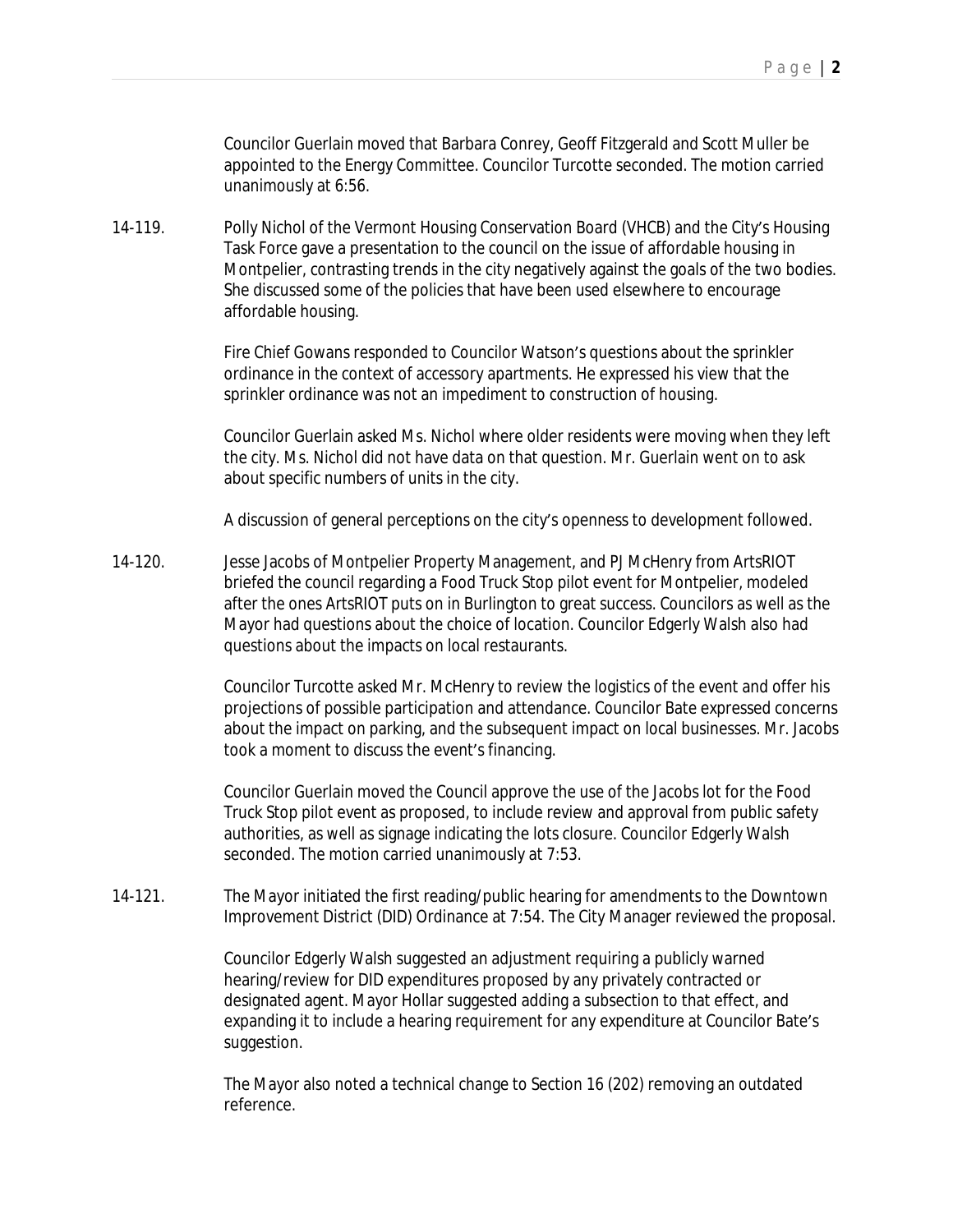Councilor Edgerly Walsh moved that the ordinance pass the first public hearing and that the second public hearing be scheduled for the next council meeting. Councilor Bate seconded the motion. The motion carried unanimously at 7:58.

14-122. The second reading/public hearing for a City Fireworks Ordinance, specifically for the use by private citizens was opened at 7:59. Fire Chief Gowans came forward to assist in the discussion. The City Manager noted that requested changes from the previous hearing had been made, but that the document as amended had not been reviewed by the city's attorney.

> Councilor Edgerly Walsh noted that the term "fireworks" appeared in the definition of "fireworks" within the proposal, and suggested language to specifically protect property.

> Chief Gowans noted that the definition reflects state language. Similarly, the Mayor objected to the use of the term "recklessly" in reference to defiance of the ordinance.

Councilor Turcotte asked about the penalties, and possibility of changing the lead-time requirement for obtaining permission under the ordinance. Chief Gowans stood by the timeframe as proposed.

Page Guertin had questions about what sort of fireworks were covered.

Monique Signorat had concerns that the city attorney who had reviewed and modified the ordinance was the person responsible for fireworks that had repeatedly landed on her property. She asked that the language be reviewed by another.

Councilor Guerlain had questions about enforcement of the ordinance.

The Mayor closed the second public hearing at 8:09. No action was taken on the ordinance, so that it could undergo further legal review.

14-123. Councilor Guerlain had questions about the genesis of the agenda item calling for consideration of installation of public Wi-Fi in the downtown area. The Mayor and City Manager indicated it had come from them in response to discussions which had occurred with a corporate interest who had broached the topic with city agents.

> Councilor Bate moved that the proposal be pursued and investigated, and that other cities' comparable services be examined. Councilor Watson seconded. The motion passed 4-0 (Councilor Edgerly Walsh was not present at the time of the vote).

> The Council took a recess at 8:15. The Council reconvened at 8:20. Councilor Edgerly Walsh returned to the meeting.

14-124. At the outset of the discussion of the 2014-15 City Council Goals and action steps, Councilor Edgerly Walsh asked for clarification regarding language referencing energy goals. Mayor Hollar had questions about a sentence referencing public safety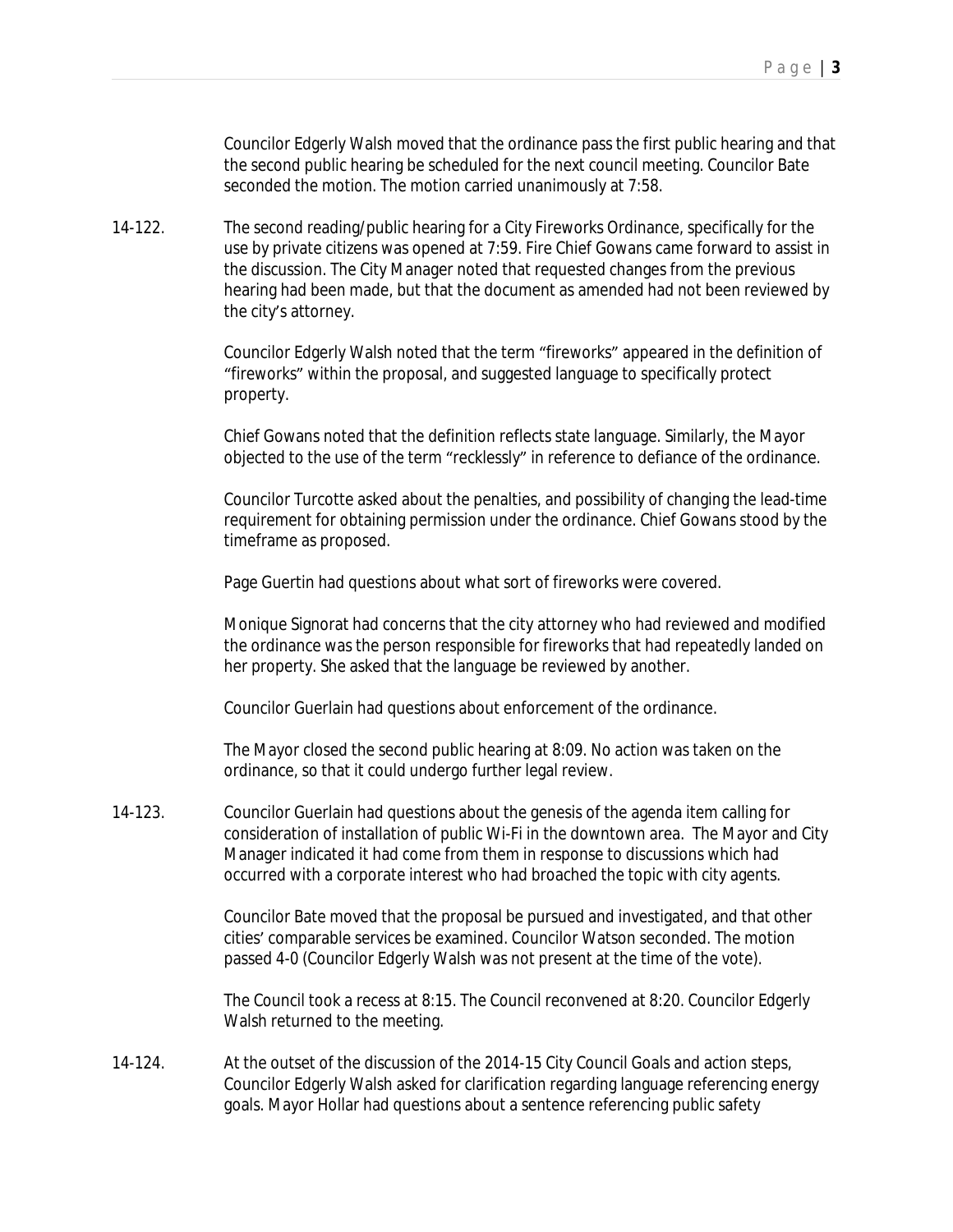ordinances, quality of life and restorative justice. The City Manager suggested removing the phrase referencing quality of life to make the goal clearer.

Councilor Bate asked whether the investigation of parking structures had been adopted as a formal goal. The Mayor and Councilor Edgerly Walsh recalled that it had been. Councilor Bate expressed a preference to include references to other parking alternatives, and felt that a standalone parking structure reference was too specific. Councilor Turcotte expressed strong support for the emphasis on downtown parking. Councilor Guerlain spoke supportively of parking structures specifically.

Councilor Edgerly Walsh suggesting including examining satellite parking options into the language of the goal, alongside the structure reference. Councilor Turcotte concurred. It was noted that references to satellite parking were included in another sentence.

Councilor Watson encouraged a well-rounded approach to parking, given the net zero goals.

Councilor Turcotte suggested adding language to create metrics towards achieving the street improvement "steady state" paradigm.

Councilor Watson moved approval of the draft goals. Councilor Guerlain seconded. The motion carried unanimously at 8:34.

14-125. Richard Sheir came forward to discuss the City's website with the Council. Before beginning his discussion, he made note of some of the work of the Parking Committee (on which he sits) in the context of the discussion immediately prior. He also noted that discussions with Jesse Jacobs about replacing parking displaced during the ArtsRIOT events were underway.

> Regarding the website, Mr. Sheir promoted the use of the "Stat counter" widget to measure web traffic. He then noted that the business tab on the city website did not include his wife's business (The Quirky Pet), but that it did include Black Sheep Books which had been closed for the last year.

M. Sheir offered perspectives on examining the efficacy of the website going forward, and suggested that Montpelier Alive's DID website be hosted as an independent facet of the city's website, rather than budget for a completely distinct site.

The Mayor suggested the Council get an update on the progress on a new city website in an upcoming meeting.

14-116. Page Guertin raised the topic of Berlin Pond, noting that the state was moving forward with the town of Berlin on preparing for a boat ramp, despite the petitions currently under review by the Agency of Natural Resources. She urged anyone listening to do everything they could to protect the city's drinking water supply.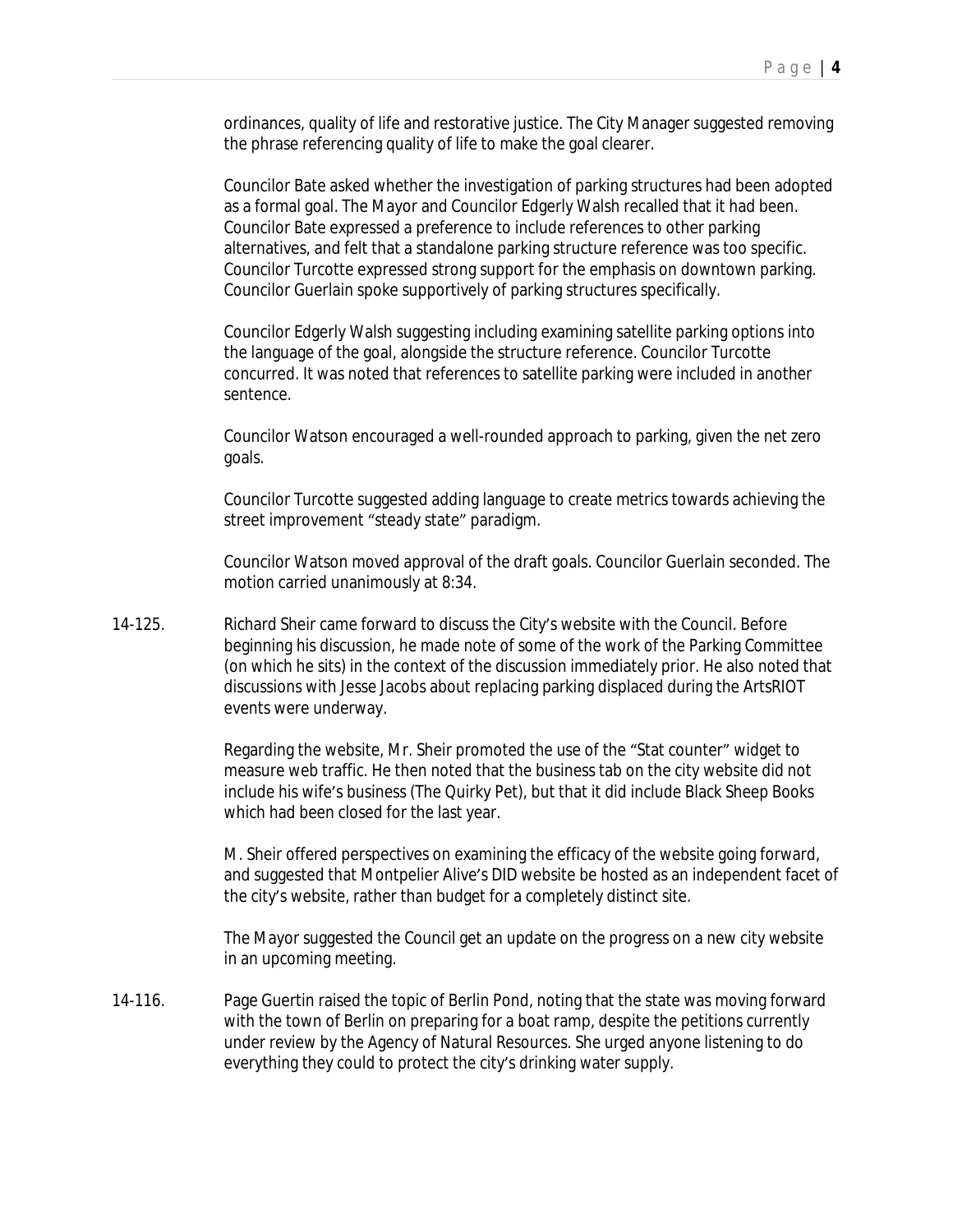14-125(a) Councilor Watson reported on the progress of the Request for Proposals (RFP) for the city photovoltaic project, explaining why the committee decided to reissue the RFP. Councilor Bate commended the committee on their work.

> Councilor Watson referenced Duane Wells' parking proposal from the previous meeting. She hoped that the discussion could accelerate.

> Finally, Ms. Watson noted the maintenance on the bike path before asking if the Council would be considering changes to the summer meeting schedule (the consensus was to discuss the schedule at the next meeting).

Councilor Bate passed around copies of a survey she is passing out to downtown businesses regarding communication and partnership with the city and elaborated on her concerns in that regard.

Councilor Bate noted a noise complaint relating to a business in her district. Councilor Watson suggested that the Community Justice Center could provide moderation services. City Manager Fraser noted that the noise ordinance might attach.

Councilor Guerlain asked about progress on replacing the microphone set up for public testimony. Mr. Guerlain also noted he was looking forward to the new Planning Director's arrival, and hoped he could further the discussion of further developing the Blanchard Lot (as per his proposal from the last meeting). He noted he had received many constituent contacts on the issue.

Mr. Guerlain relayed a constituent contact regarding the condition of Spring Hollow Road.

Councilor Turcotte noted the upcoming rummage sale at the Senior Center. He also repeated his concerns about Barre Street's closure.

14-126. Mayor Hollar noted that the city charter changes and the public safety authority charter were approved by the legislature, noting that it would allow for the upcoming Rialto Bridge parklet. He noted that he had received interest on more parklets from downtown merchants.

Mr. Hollar also encouraged Councilors to join him in the Memorial Day parade.

Finally, the Mayor indicated he had been asked to participate in a panel to discuss community renewable energy and affordable housing.

14-127. The City Clerk noted that taxes were due the next day, and that he was now able to receive Primary petitions for major party candidates, General Election petitions for Independent candidates and statements of nomination for minor party candidates (until June 2).